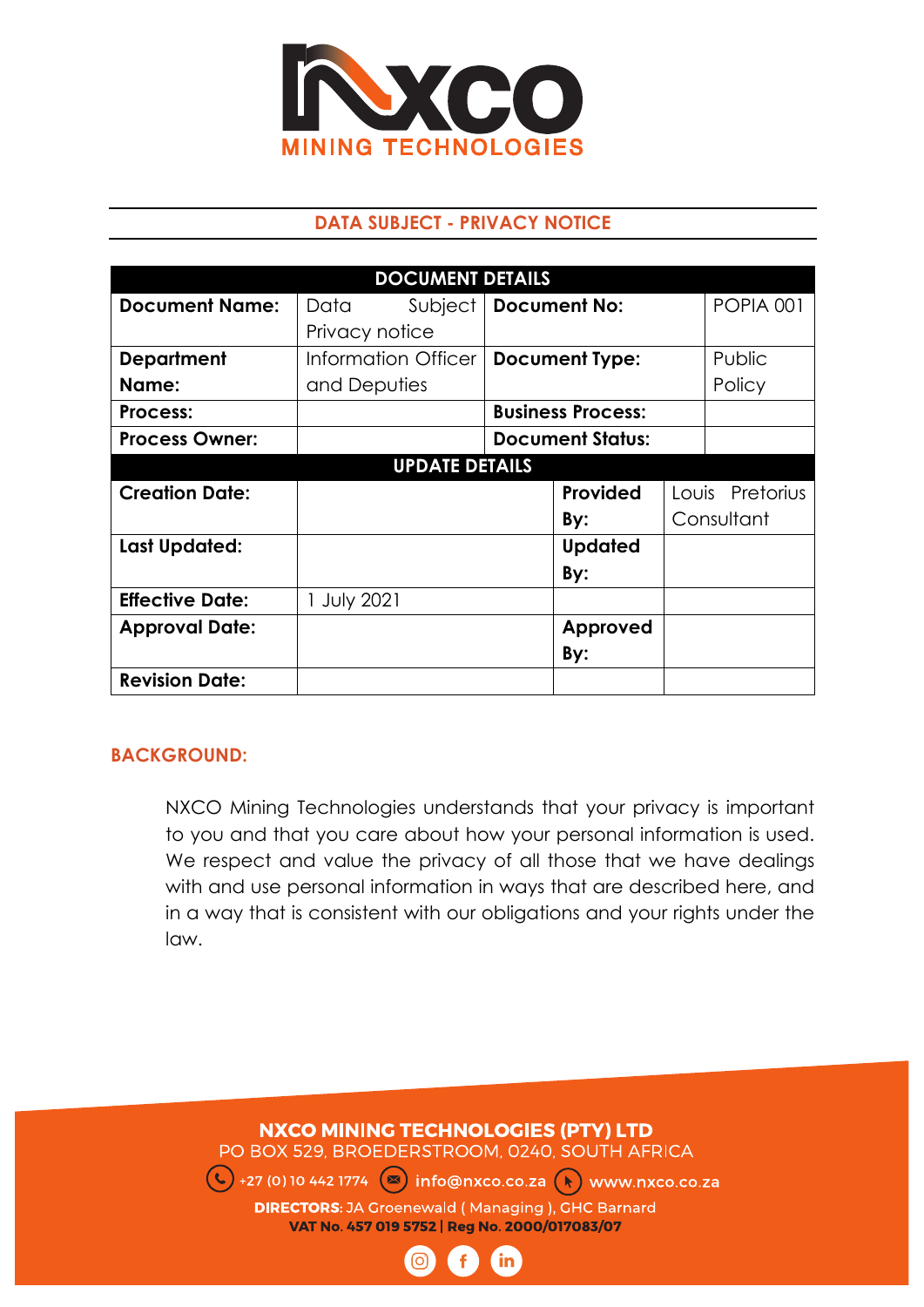

#### 1. **Information About Us**

NXCO Mining Technologies (Pty)Ltd is registered in South Africa under company number 2000/017083/07

Registered address: Building P5200, Gate1, NECSA Estate, Broederstroom.

Main trading address: Building P5200, Gate1, NECSA Estate, Broederstroom

VAT number: 4570195752 .

Information Officer: JA Groenewald.

Email address: johan.g@nxco.co.za.

Telephone number: 010 442 1774.

Postal address: P.O.Box 529, Broederstroom, North West.

Deputy Information Officers:GHC Barnard.

Email address: gert@nxco.co.za

Telephone number: 010 442 1774

Postal address: P.O.Box 529, Broederstroom, North West.

#### 2. **What Does This Notice Cover?**

This Privacy Notice explains how we use your personal information: how it is collected, how it is held, and how it is processed. It also explains your rights under the law relating to your personal information.

#### 3. **What Is Personal information?**

Personal information is defined by the Protection of Personal Information Act ("POPIA"), as 'any information relating to an identifiable living

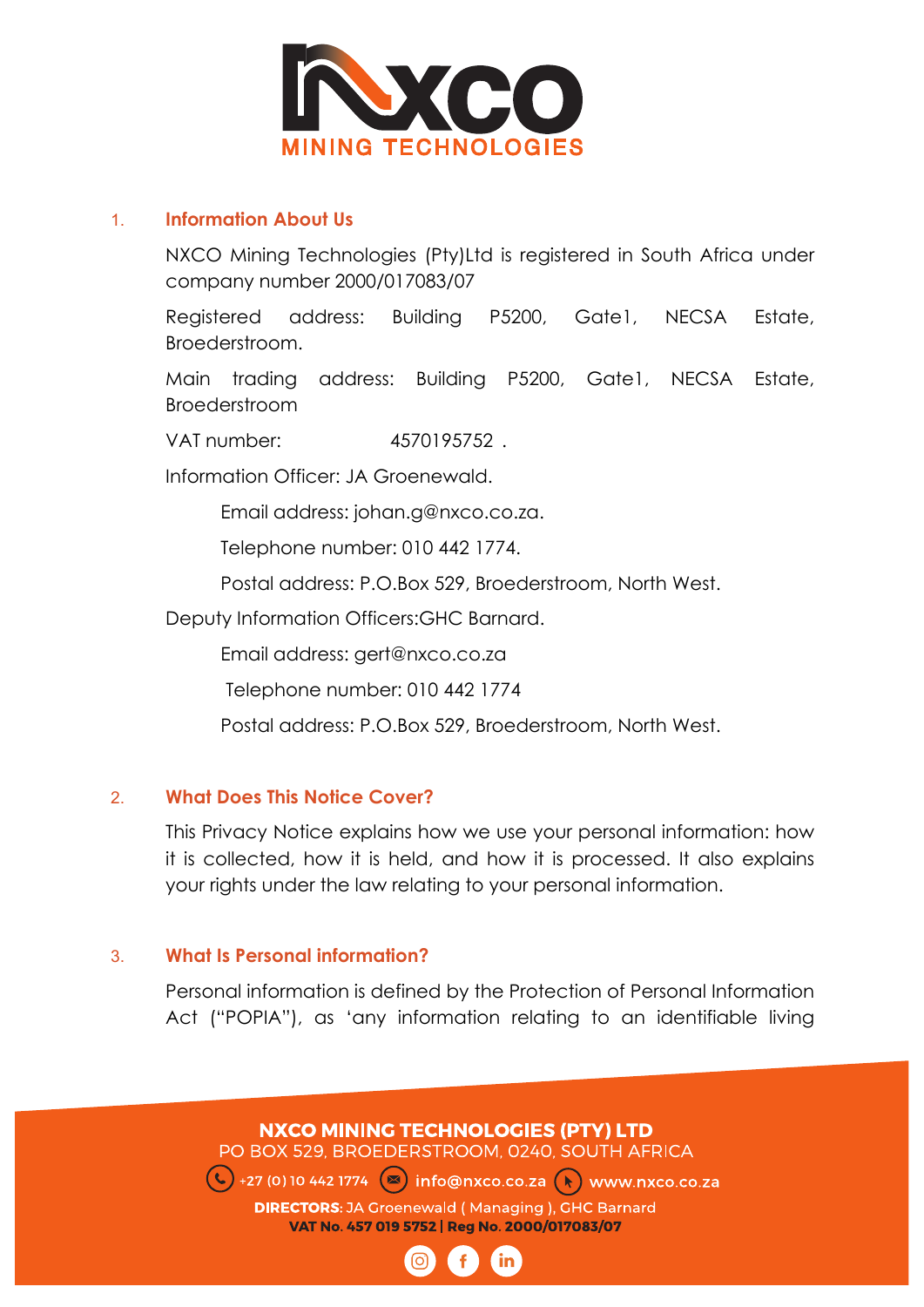

natural or existing juristic person'.

Personal information is, in simpler terms, any information about you that enables you to be identified. Personal information covers obvious information such as your name and contact details, but it also covers less obvious information such as identification numbers, electronic location data, and other online identifiers.

We process personal information by both automated (electronically) and non-automated means (paper based as part of a filing system).

The personal information that we use is set out in Part 5, below.

#### 4. **What Are My Rights?**

Under POPIA, you have the right to have your personal information processed according to 8 processing conditions that are summarized as follows:

**Condition 1** – Accountability.

We must ensure that the conditions set out in Chapter 3 of the Act and all the associated measures are complied with.

**Condition 2** – Personal information must be collected and processed lawfully in a reasonable manner that does not infringe on your rights. Personal information may only be processed if it is adequate, relevant, and not excessive.

Personal information may only be processed if you consent thereto, alternatively where it is necessary to do so for the conclusion or performance of a contract, an obligation in terms of law, to protect your legitimate interest/s, or to pursue our legitimate interest/s.

Personal information must as far as possible be collected directly from you.

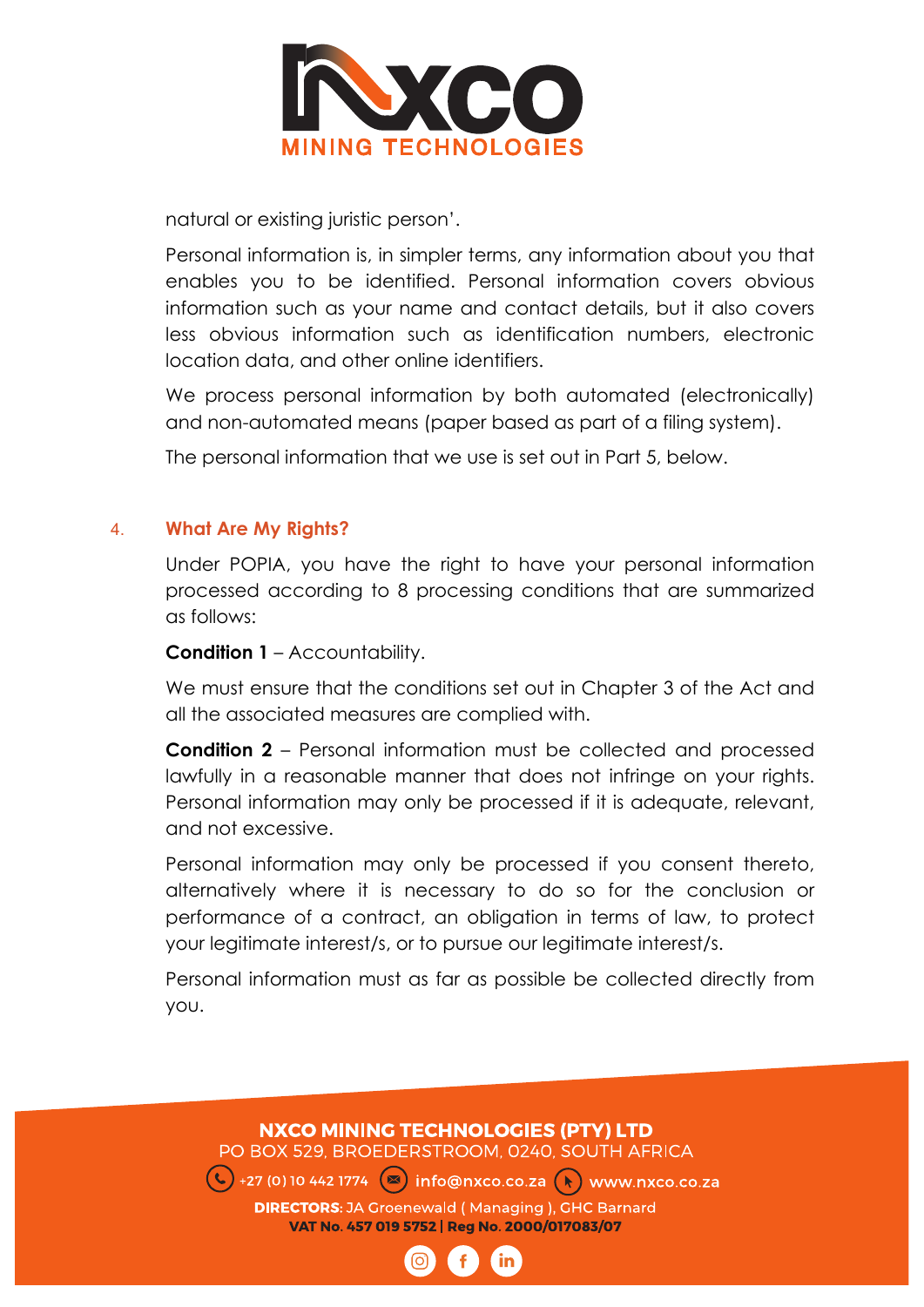

**Condition 3** requires that personal information must be collected for a specific explicitly defined and lawful purpose related to a function or activity of ours. Such personal information may not be retained any longer than necessary for achieving the purposes for which the information was collected and/or subsequently processed.

**Condition 4** prohibits the further processing of your personal information unless such processing is compatible with the initial purpose of collecting the information.

**Condition 5** requires us to take reasonable, practicable steps to ensure that your personal information is complete, accurate, and not misleading. Such personal information must also be kept up to date, taking into consideration the purpose of the personal information.

The nature and purpose of your personal information will dictate as to how often such information must be updated.

**Condition 6** requires that we must, as far as it is practicable, inform you before your personal information is collected and the purpose of collecting and from where your personal information will be collected.

You are entitled to our details and must be made aware of the consequences of not disclosing personal information to us where it is required for a specific purpose.

You must also be made aware if your personal information is collected and processed as requirement established in law.

As per Section 72 of the Act, you will be advised if your personal information will be transferred across the borders of South Africa.

**Condition 7** requires that we must secure the integrity and confidentiality of your personal information by taking appropriate reasonable, technical, and organisational measures, to prevent the loss thereof or unlawful access thereto.

# **NXCO MINING TECHNOLOGIES (PTY) LTD** PO BOX 529, BROEDERSTROOM, 0240, SOUTH AFRICA  $\left( \bigcup_{i=1}^{\infty}$  +27 (0) 10 442 1774  $\left( \infty\right)$  info@nxco.co.za  $\left( \setminus\right)$  www.nxco.co.za **DIRECTORS:** JA Groenewald (Managing), GHC Barnard VAT No. 457 019 5752 | Reg No. 2000/017083/07 in.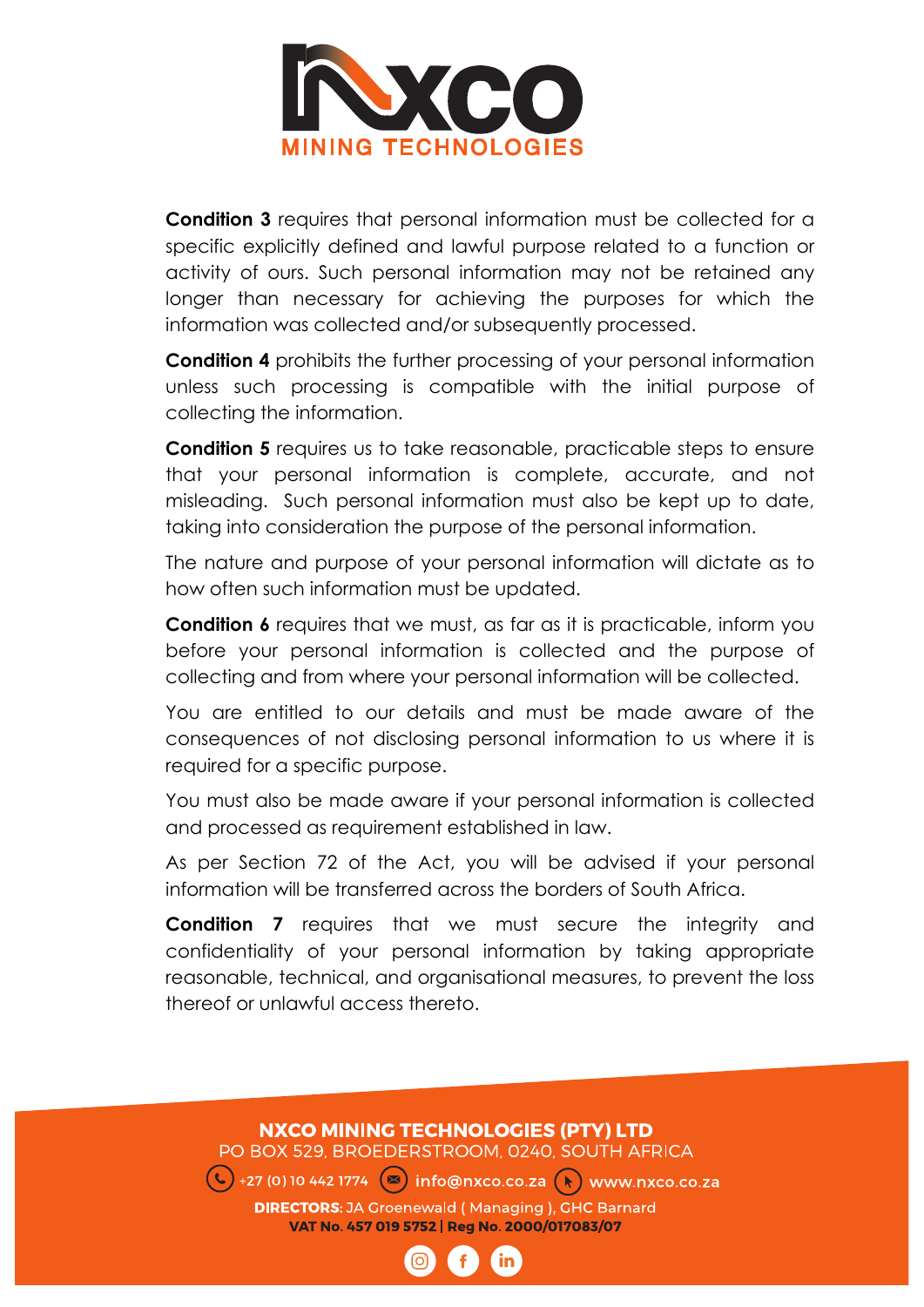

**Condition 8** - You have the right to establish whether your personal information is held by us and to have it corrected or destroyed if it is inaccurate, irrelevant, excessive, out of date, incomplete, misleading, or have been obtained unlawfully.

#### **Other rights.**

Your further have the following rights, which we will always work to uphold:

- a) The right to be informed about our or collection and use of your personal information. This Privacy Notice should tell you everything you need to know, but you can always contact us to find out more or to ask any questions using the details in Part 11.
- b) The right to access the personal information we hold about you. Part 10 will tell you how to do this.
- c) The right to have your personal information rectified if any of your personal information held by us is inaccurate or incomplete. Please contact us using the details in Part 11 to find out more.
- d) The right to be forgotten, in example the right to ask us to delete or otherwise dispose of any of your personal information that we hold. Please contact us using the details in Part 11 to find out more.
- e) The right to restrict (i.e. prevent) the processing of your personal information.
- f) The right to object to us using your personal information for a particular purpose or purposes.
- g) The right to withdraw consent. This means that, if we are relying on your consent as the legal basis for using your personal information, you are free to withdraw that consent at any time.
- h) The right to not have your personal information processed for the

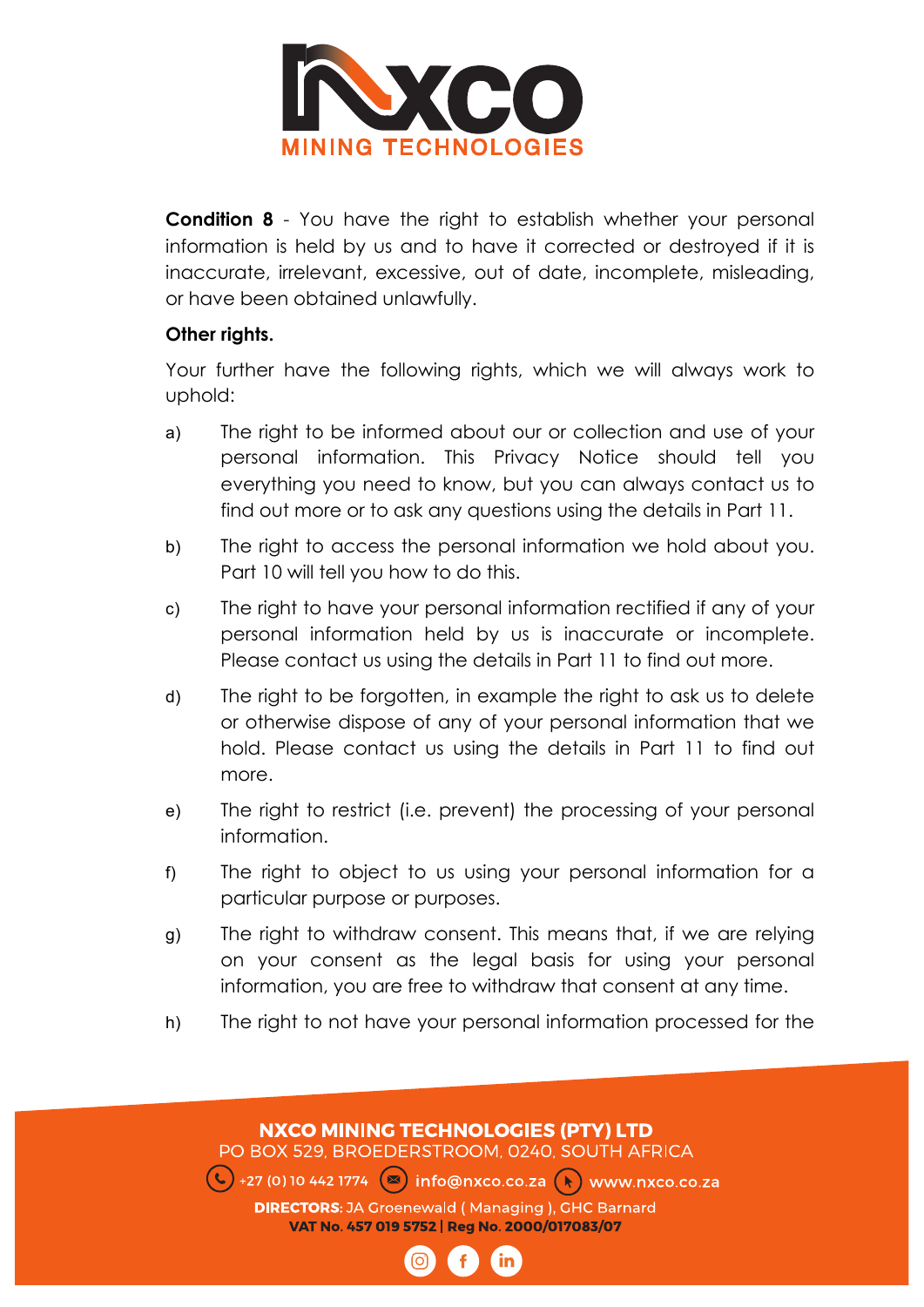

purposes of direct marketing by means of electronic communication without your consent.

i) Rights relating to automated decision-making and profiling. we **[**do not use your personal information in this way**]** For more information about our use of your personal information or exercising your rights as outlined above, please contact us using the details provided in Part 11.

It is important that your personal information is kept accurate and up to date. If any of the personal information we hold about you changes, please keep us informed as long as we have that information.

Further information about your rights can also be obtained from the Information Regulator's Office at https://www.justice.gov.za/inforeg.

If you have any cause for complaint about our use of your personal information, you have the right to lodge a complaint with the Information Regulator's Office. We would welcome the opportunity to resolve your concerns ourselves, so please contact us first, using the details in Part 11.

## 5. **What Personal information Do You Collect and How?**

We may collect and hold some or all of the personal information set out in the table below, using the methods also set out in the table. We do collect 'special personal information' where so required by law' and / or personal information relating to children, younger than 18 years of age, in so far as it relates to the children of our employees and for the purposes of medical insurance.

Special personal information may include information relating to race, ethnical origin, health, biometric information and criminal behaviour of a data subject.

# **NXCO MINING TECHNOLOGIES (PTY) LTD** PO BOX 529, BROEDERSTROOM, 0240, SOUTH AFRICA  $\left(\frac{1}{2}\right)$ +27 (0) 10 442 1774 ( $\infty$ ) info@nxco.co.za ( $\left(\frac{1}{2}\right)$  www.nxco.co.za **DIRECTORS:** JA Groenewald (Managing), GHC Barnard VAT No. 457 019 5752 | Reg No. 2000/017083/07 in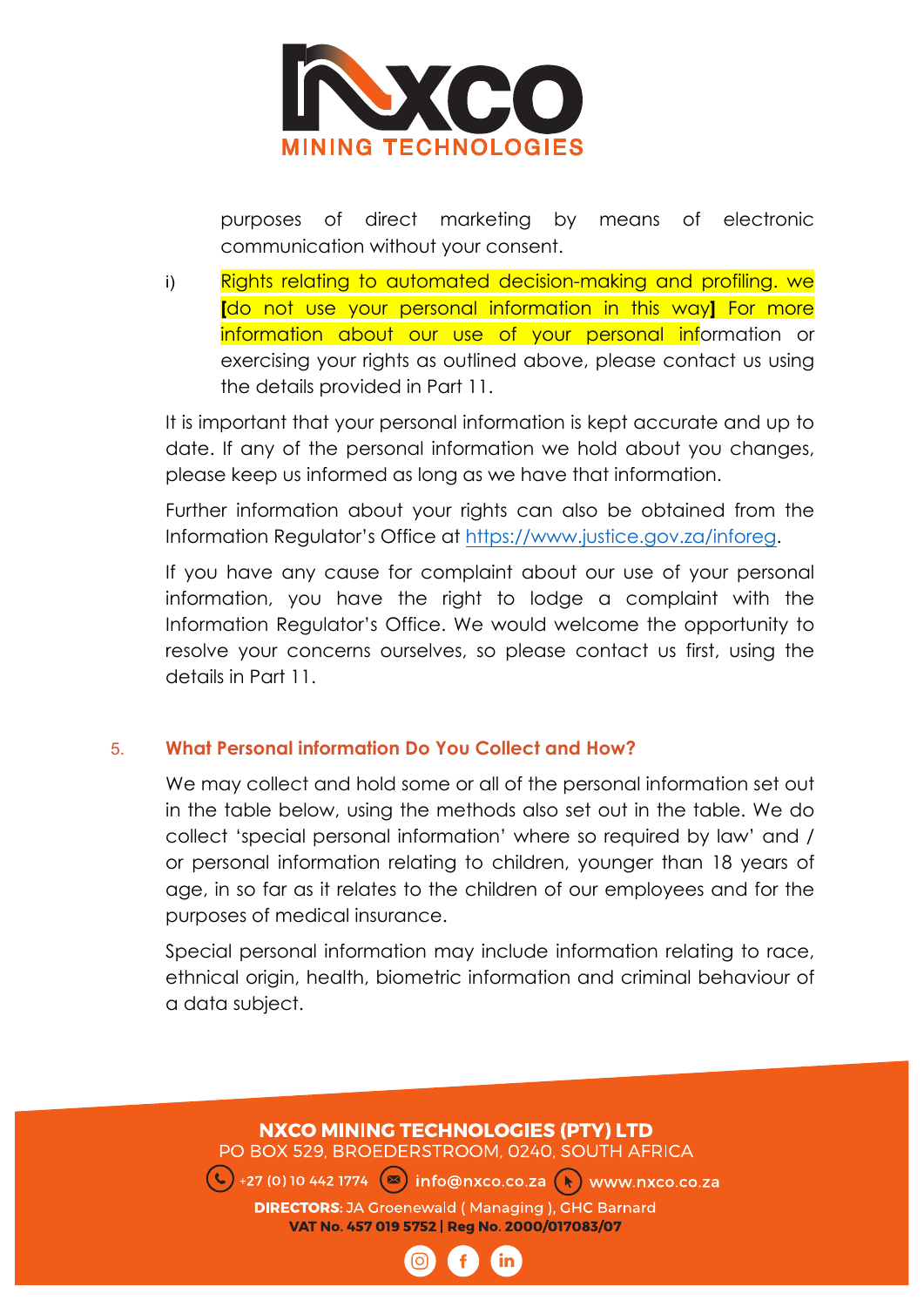

The personal information of children may include the name, surname and date of birth or identity number of the child.

| <b>Information Collected</b>                                                                                                                                                                                                                                                                               | We<br><b>Collect</b><br><b>How</b><br>the<br>Personal<br><b>Information</b>                                                                                                                                                                                                                                                                                       |
|------------------------------------------------------------------------------------------------------------------------------------------------------------------------------------------------------------------------------------------------------------------------------------------------------------|-------------------------------------------------------------------------------------------------------------------------------------------------------------------------------------------------------------------------------------------------------------------------------------------------------------------------------------------------------------------|
| limited to identity numbers, drivers<br>licences, passport numbers, names,<br>surnames, company / entity names<br>registration details, vehicle<br>and<br>registration numbers, CCTV footage,<br>biometric<br>information<br>such<br>$\alpha$ s<br>fingerprint images for access control.                  | Identity Information including but not As far as practicably possible directly<br>the<br>data subject. If<br>from<br>not<br>practicable possible to obtain such<br>information directly from you, we will<br>obtain such personal information from<br>third parties or public forums where<br>you may have made your personal<br>information deliberately public. |
| Contact and location information<br>including but not limited to telephone<br>and fax numbers, email addresses,<br>physical addresses, postal addresses,<br>geographical location data.                                                                                                                    | As far as practicably possible directly<br>the<br>data<br>subject. If<br>from<br>not<br>practicable possible to obtain such<br>information directly from you, we will<br>obtain such personal information from<br>third parties or public forums where<br>you may have made your personal<br>information deliberately public.                                     |
| Business information including but not<br>to ownership, shareholding,<br>limited<br>titles,<br>professions,<br>job<br>email<br>communication of an implicit<br><b>or</b><br>confidential<br>explicit<br>private<br>and<br>nature, affiliations, products, services,<br>statutory registration information. | As far as practicably possible directly<br>the<br>data<br>from<br>subject. If<br>not<br>practicable possible to obtain such<br>information directly from you, we will<br>obtain such personal information from<br>third parties or public forums where<br>you may have made your personal<br>information deliberately public.                                     |

## **NXCO MINING TECHNOLOGIES (PTY) LTD**

PO BOX 529, BROEDERSTROOM, 0240, SOUTH AFRICA

 $\left($  +27 (0) 10 442 1774  $\right)$  info@nxco.co.za  $\left($  manufactural www.nxco.co.za

**DIRECTORS:** JA Groenewald (Managing), GHC Barnard VAT No. 457 019 5752 | Reg No. 2000/017083/07

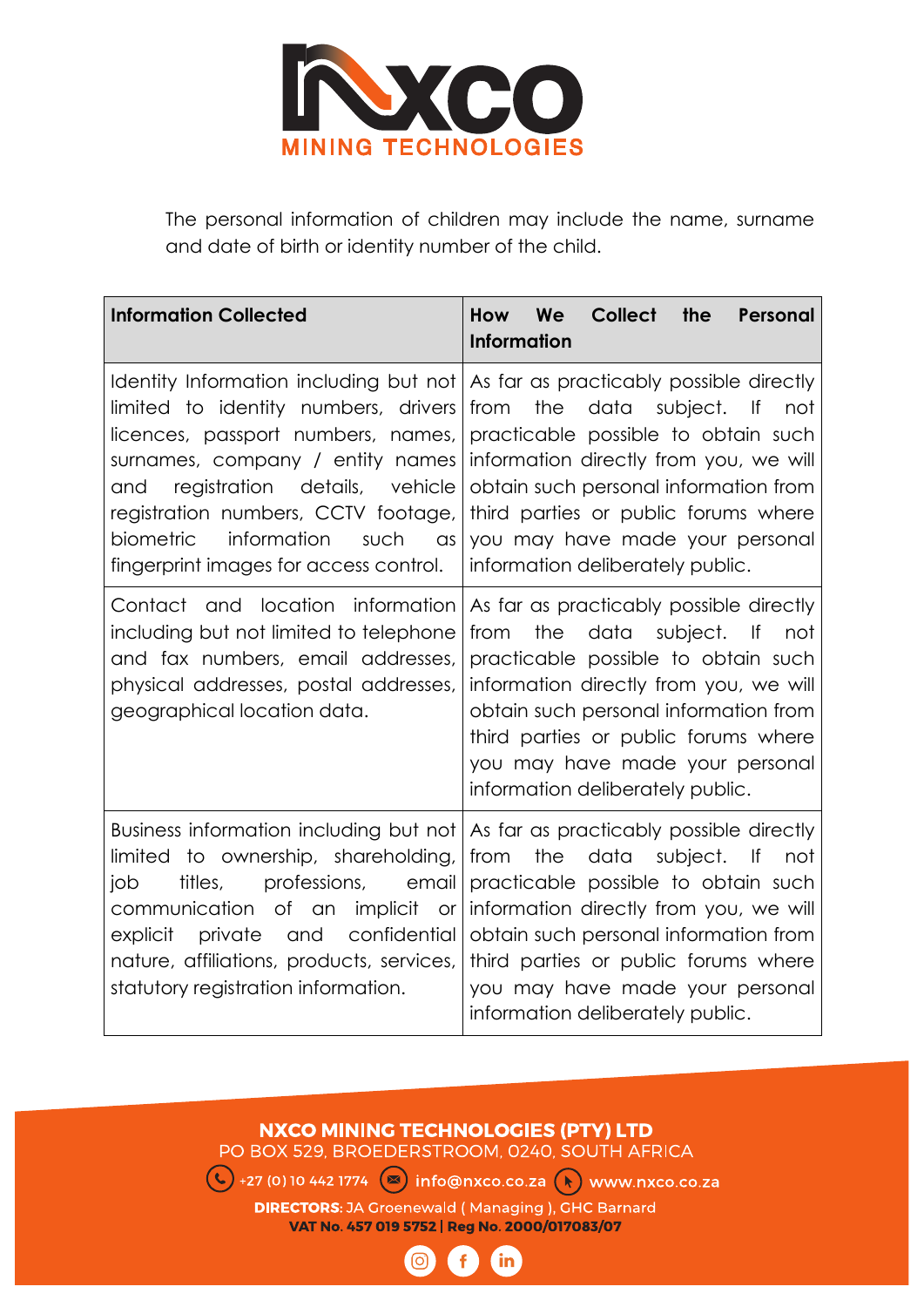

| not limited to transaction history, bank<br>statements, invoices, credit notes,<br>credit / debit card details, bank<br>account numbers, credit ratings. | Payment information including but As far as practicably possible directly<br>the<br>from<br>data<br>subject.<br>— ∣f<br>not<br>practicable possible to obtain such<br>information directly from you, we will<br>obtain such personal information from<br>third parties or public forums where<br>you may have made your personal<br>information deliberately public.<br>Banks and credit rating / consumer<br>data verification agencies. |
|----------------------------------------------------------------------------------------------------------------------------------------------------------|-------------------------------------------------------------------------------------------------------------------------------------------------------------------------------------------------------------------------------------------------------------------------------------------------------------------------------------------------------------------------------------------------------------------------------------------|
| Profile information including but not<br>limited<br>to<br>preferences, customer<br>profiles, transaction history, etc.                                   | As far as practicably possible directly<br>the<br>data<br>subject. If<br>from<br>not<br>practicable possible to obtain such<br>information directly from you, we will<br>obtain such personal information from<br>third parties or public forums where<br>you may have made your personal<br>information deliberately public.                                                                                                             |
| Data from third parties including the<br>verification of information, consumer<br>profiles, etc.                                                         | As far as practicably possible directly<br>the<br>data<br>subject.<br>from<br>  f  <br>not<br>practicable possible to obtain such<br>information directly from you, we will<br>obtain such personal information from<br>third parties or public forums where<br>you may have made your personal<br>information deliberately public.                                                                                                       |

#### **NXCO MINING TECHNOLOGIES (PTY) LTD** PO BOX 529, BROEDERSTROOM, 0240, SOUTH AFRICA

◯ +27 (0) 10 442 1774 <br>  $\bullet$  info@nxco.co.za  $\bullet$  www.nxco.co.za **DIRECTORS:** JA Groenewald (Managing), GHC Barnard VAT No. 457 019 5752 | Reg No. 2000/017083/07

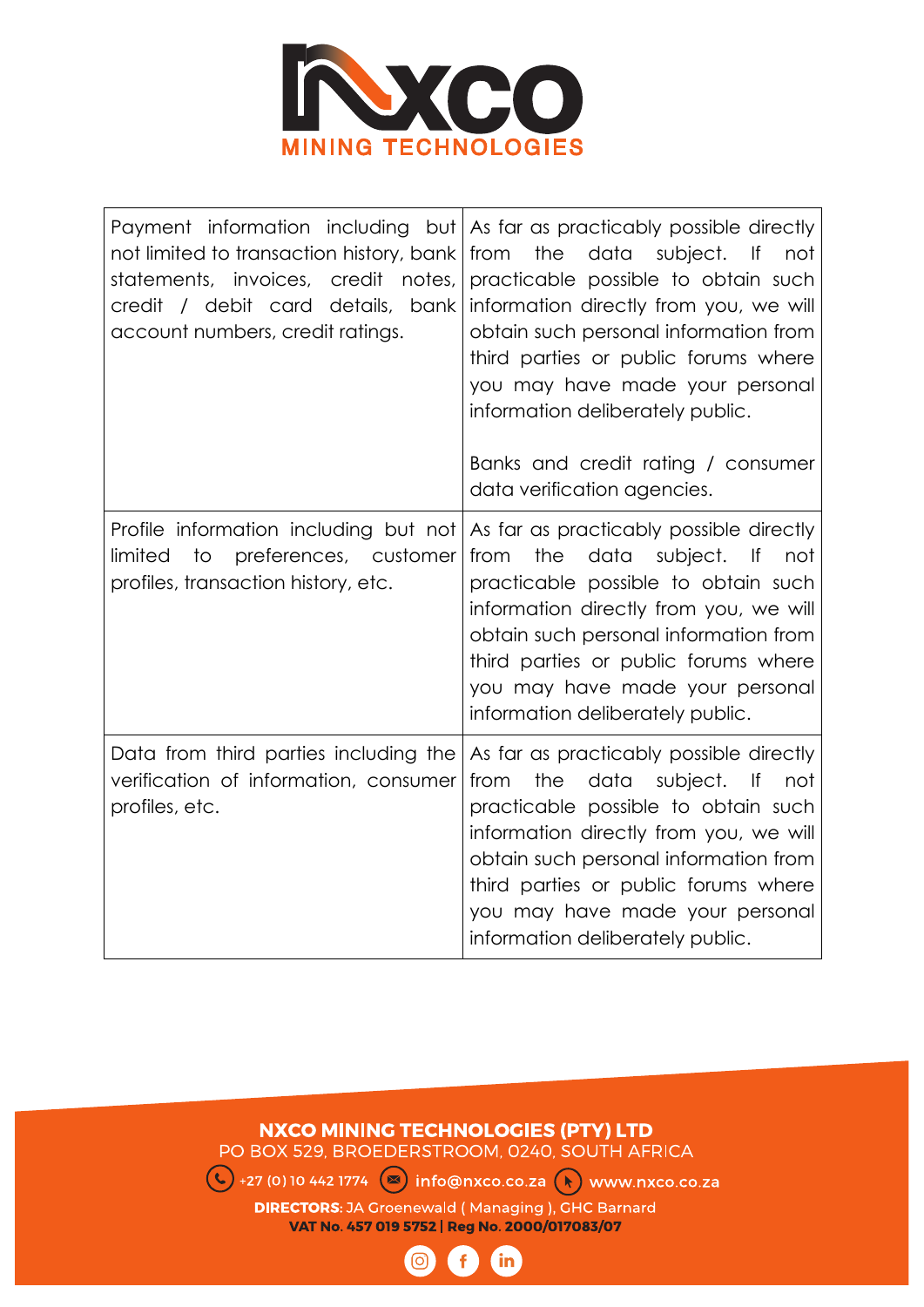

#### 6. **How Do You Use My Personal information?**

Under POPIA, we must always have a lawful basis for using personal information. We may use your personal information for one or all of the following purposes:

The administration of our business.

Supplying our products and / or services to you.

Managing payments for our products and / or services.

Personalising and tailoring our products and / or services for you.

Communicating with you.

 Supplying you with information by electronic communication if you have agreed thereto (you may opt-out at any time by using the details in Part 11.

 With your permission we may also use your personal information for marketing purposes, which may include contacting you by email **and / or** telephone **and / or** text message with information, news, and offers on our products and / or services. You will not be sent any unlawful marketing or spam. We will always work to fully protect your rights and comply with our obligations under POPIA, and you will always have the opportunity to opt-out.

We will only use your personal information for the purpose(s) for which it was originally collected unless we reasonably believe that another purpose is compatible with that or those original purpose(s) and need to use your personal information for that purpose. If we do use your personal information in this way and you wish us to explain how the new purpose is compatible with the original, please contact us using the

# **NXCO MINING TECHNOLOGIES (PTY) LTD**

PO BOX 529, BROEDERSTROOM, 0240, SOUTH AFRICA

 $\left(\frac{1}{2}\right)$ +27 (0)10 442 1774  $\left(\infty\right)$  info@nxco.co.za  $\left(\frac{1}{2}\right)$  www.nxco.co.za

**DIRECTORS:** JA Groenewald (Managing), GHC Barnard VAT No. 457 019 5752 | Reg No. 2000/017083/07

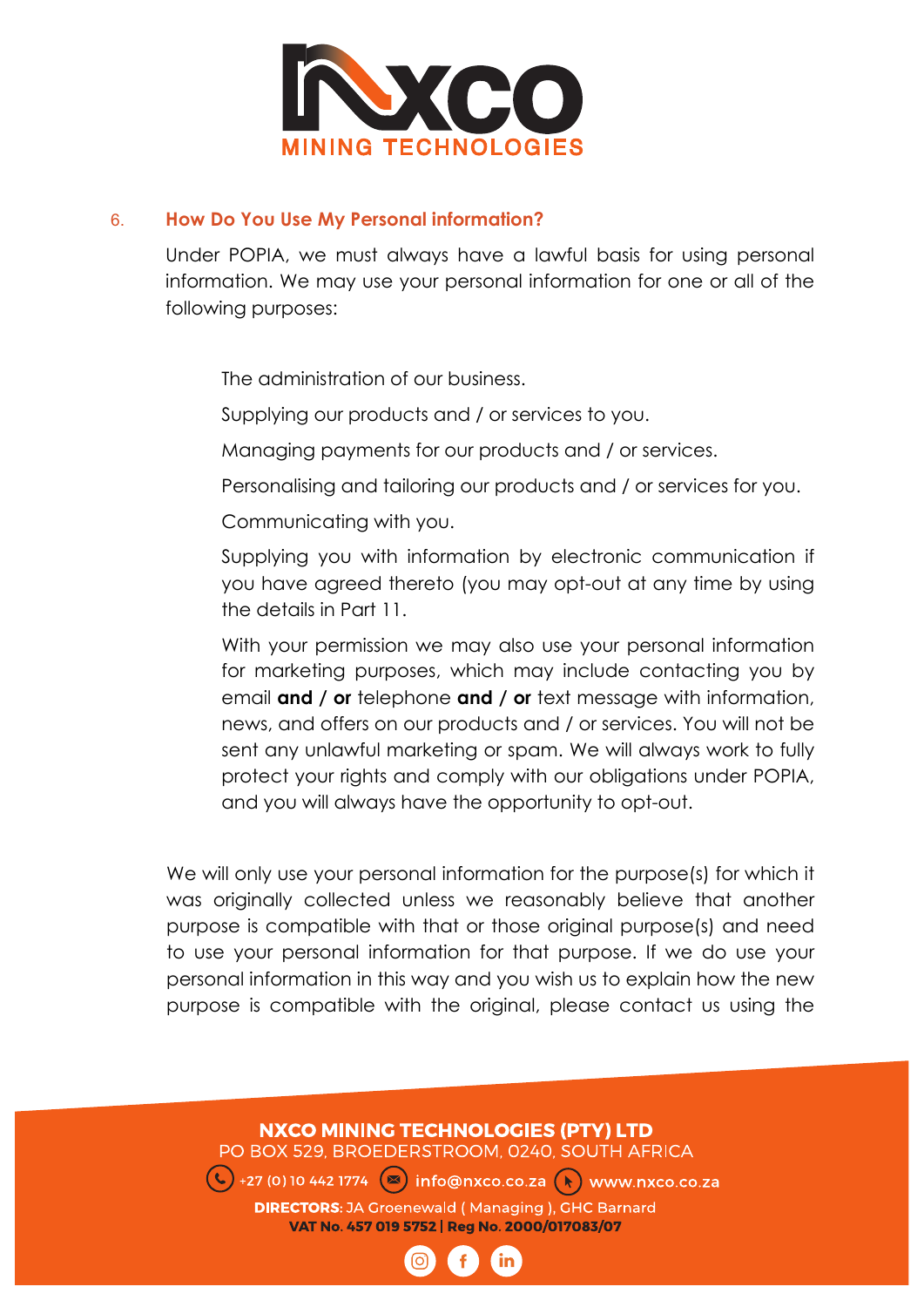

details in Part 11.

If we need to use your personal information for a purpose that is unrelated to, or incompatible with, the purpose(s) for which it was originally collected, we will inform you and explain the legal basis which allows us to do so or obtain permission from you to do so.

In some circumstances, where permitted or required by law, we may process your personal information without your knowledge or consent. This will only be done within the bounds of POPIA and your legal rights.

#### 7. **How Long Will You Keep My Personal information?**

We will not keep your personal information for any longer than is necessary in light of the reason(s) for which it was first collected. Your personal information will therefore be kept for:

as long as it serves the purpose it was collected and intended for,

 such periods as prescribed in any legislation applicable to our business,

any period agreed to in a contract,

the purposes of fulfilment of a contract, or

any period you may have agreed to.

#### 8. **How and Where Do You Store or Transfer My Personal information?**

We will endeavour to store your personal information in South Africa. This means that it will be fully protected under POPIA.

We may however transfer your personal information across the borders of South Africa for the purposes of storage, performance of a contract, an obligation in terms of international law or for internal purposes. These

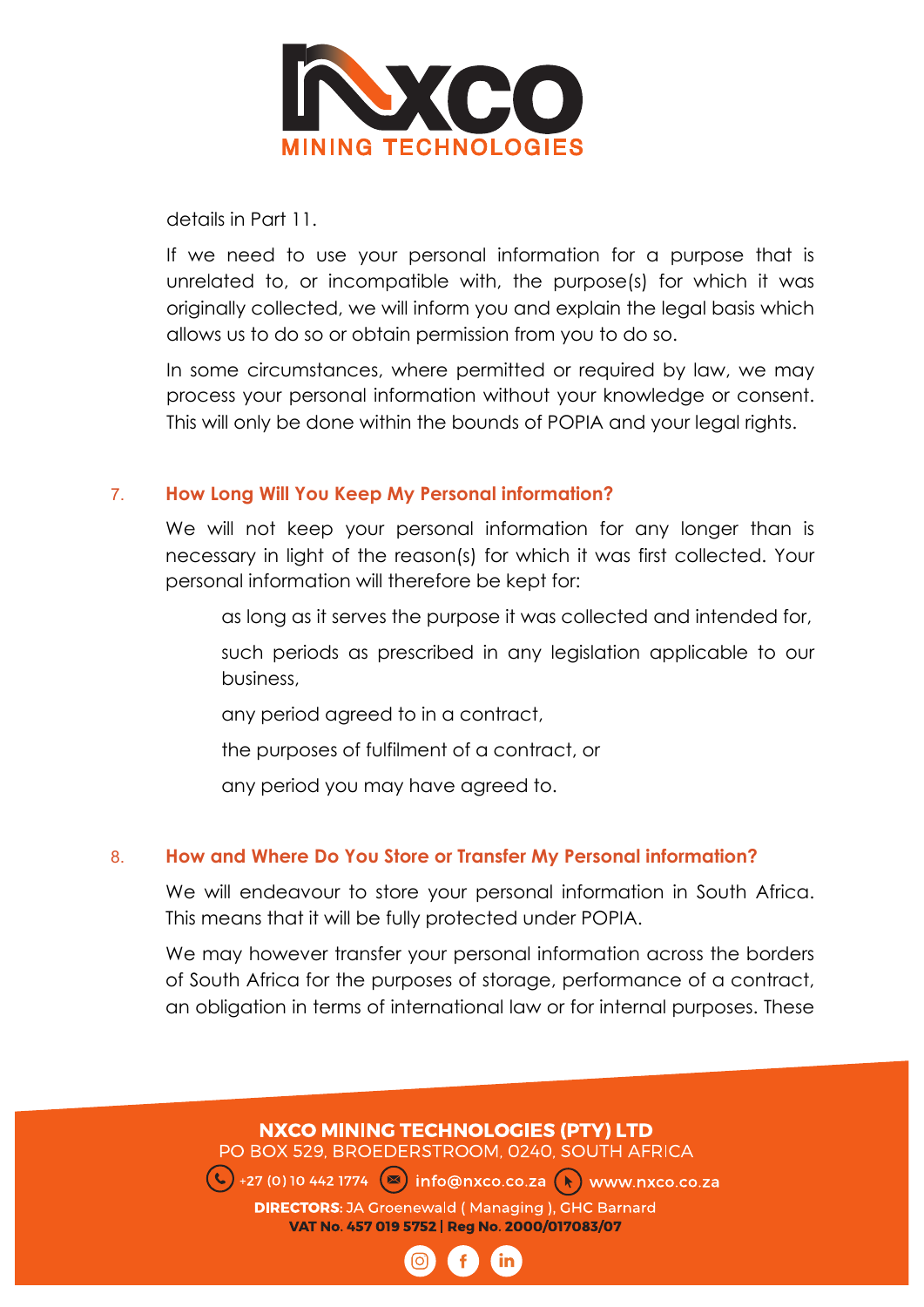

are referred to as "third countries". We will take additional steps in order to ensure that your personal information is treated just as safely and securely as it would be within South Africa and under POPIA as follows:

8.1 We will ensure that your personal information is protected under binding corporate rules. Binding corporate rules are a set of common rules which all our group companies are required to follow when processing personal information.

**OR**

8.2 We will only store or transfer personal information in or to countries that are deemed to provide an adequate level of protection for personal information.

**OR**

8.3 We will use contracts and / or service agreements which ensure the same levels of personal information protection that apply under POPIA.

Please refer to our Protection of Personal Information Policy or contact us using the details below in Part 11 for further information about the personal information protection safeguard/s used by us when transferring your personal information to another country.

The security of your personal information is essential to us, and to protect your information, we take a number of important measures, including the following:

 Limiting access to your personal information to those employees, agents, contractors, and other third parties with a legitimate need to know and, where applicable, ensuring that they are subject to duties of confidentiality.

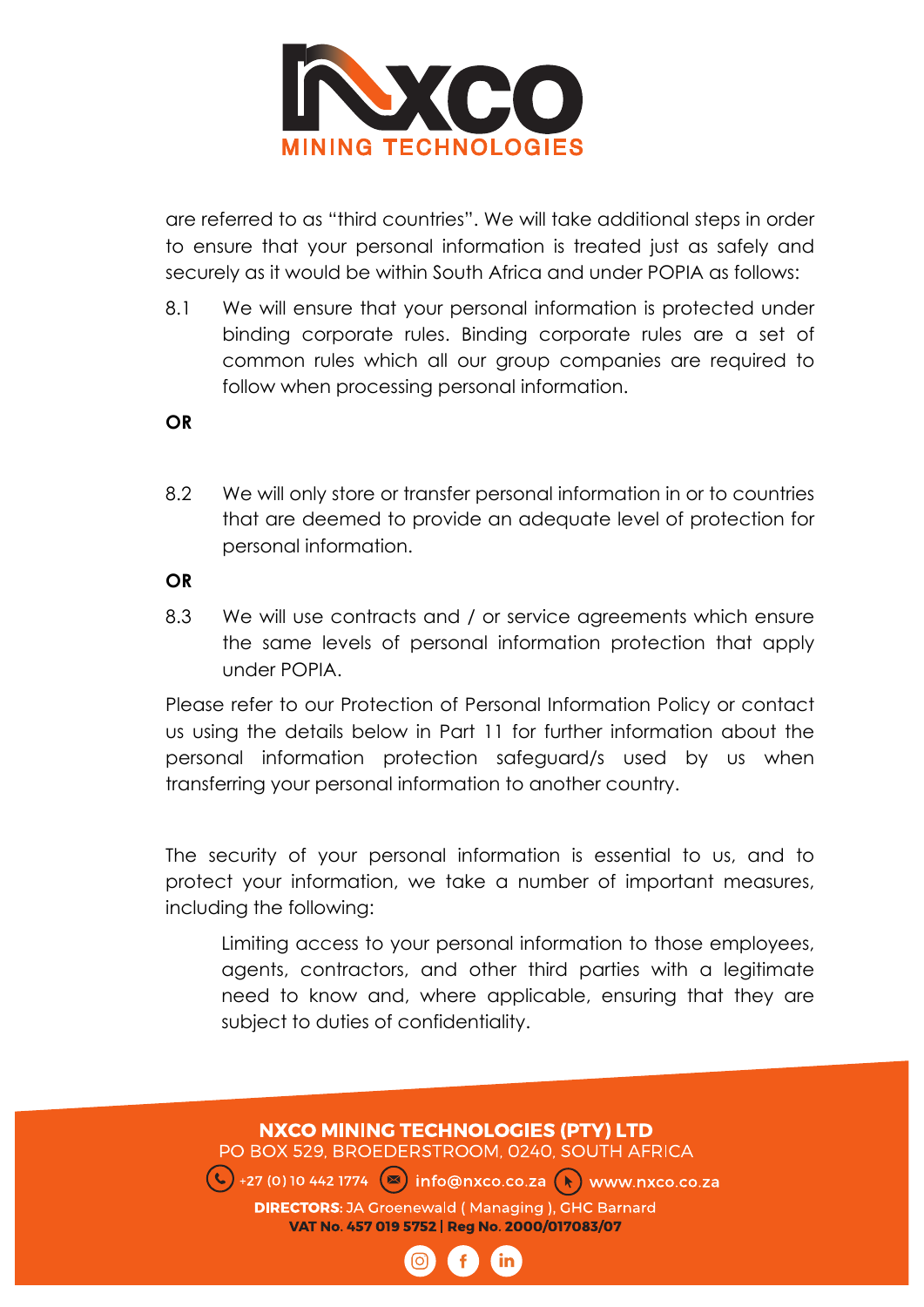

 Procedures for dealing with data breaches (the accidental or unlawful destruction, loss, alteration, unauthorised disclosure of, or access to, your personal information) including notifying you and the Information Regulator's Office where we are legally required to do so.

 We have identified all reasonable and foreseeable internal and external risks and introduced safeguards to mitigate such risks.

 Continuous maintenance and updating of such safeguards to secure your personal information.

#### 9. **Do You Share My Personal information?**

We will not share any of your personal information with any third parties for any purposes, subject to the following exception/s.

 For the purposes of *inter alia* fulfilment of an application, contract, rendering of a service or goods.

 If we sell, transfer, or merge parts of our business or assets, your personal information may be transferred to a third party. Any new owner of our business may continue to use your personal information in the same way(s) that we have used it, as specified in this Privacy Notice.

 In some limited circumstances, we may be legally required to share certain personal information, which might include yours, if we are involved in legal proceedings or complying with legal obligations, a court order, or the instructions of a government authority.

If any of your personal information is shared with a third party, as described above, we will take reasonable steps to ensure that your personal information is handled safely, securely, and in accordance

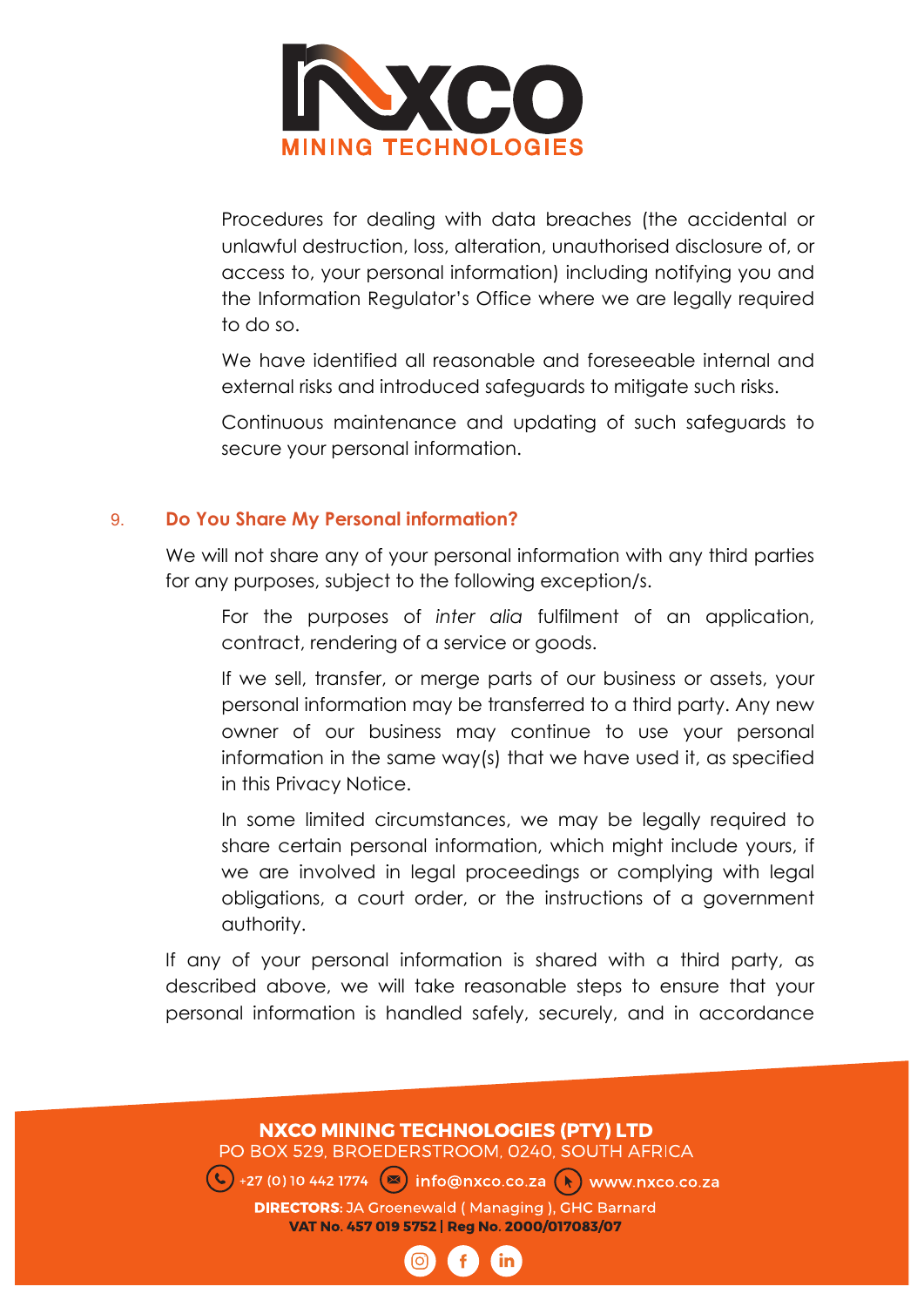

with your rights.

#### **Operators:**

We may make use of third-party service providers to process personal information on our behalf. To protect such personal information, we will enter into a formal written agreement with the service provider. In terms of such agreement the service provider will be required to process personal information in accordance with conditions as prescribed by us, including measures to protect the security and integrity for such personal information.

#### 10. **How Can I Access My Personal information?**

If you want to know what personal information we have about you, you can ask us for details of that personal information and for a copy of it (where any such personal information is held). This is known as a Subject Access Request ("SAR").

All SARs should be made in writing and sent to the email or postal addresses shown in Part 11. To make this as easy as possible for you, a Subject Access Request Form is available for you to use (SAR Form 1). You do not have to use this form, but it is the easiest way to tell us everything we need to know to respond to your request as quickly as possible.

There may be a fee charged for a Subject Access Request, especially if your request is 'manifestly unfounded or excessive' (for example, if you make repetitive requests) a fee may be charged to cover our administrative costs in responding.

We will respond to your data subject access request within one month. Normally, we aim to provide a complete response, including a copy of your personal information within that time. In some cases, however, particularly if your request is more complex, more time may be required